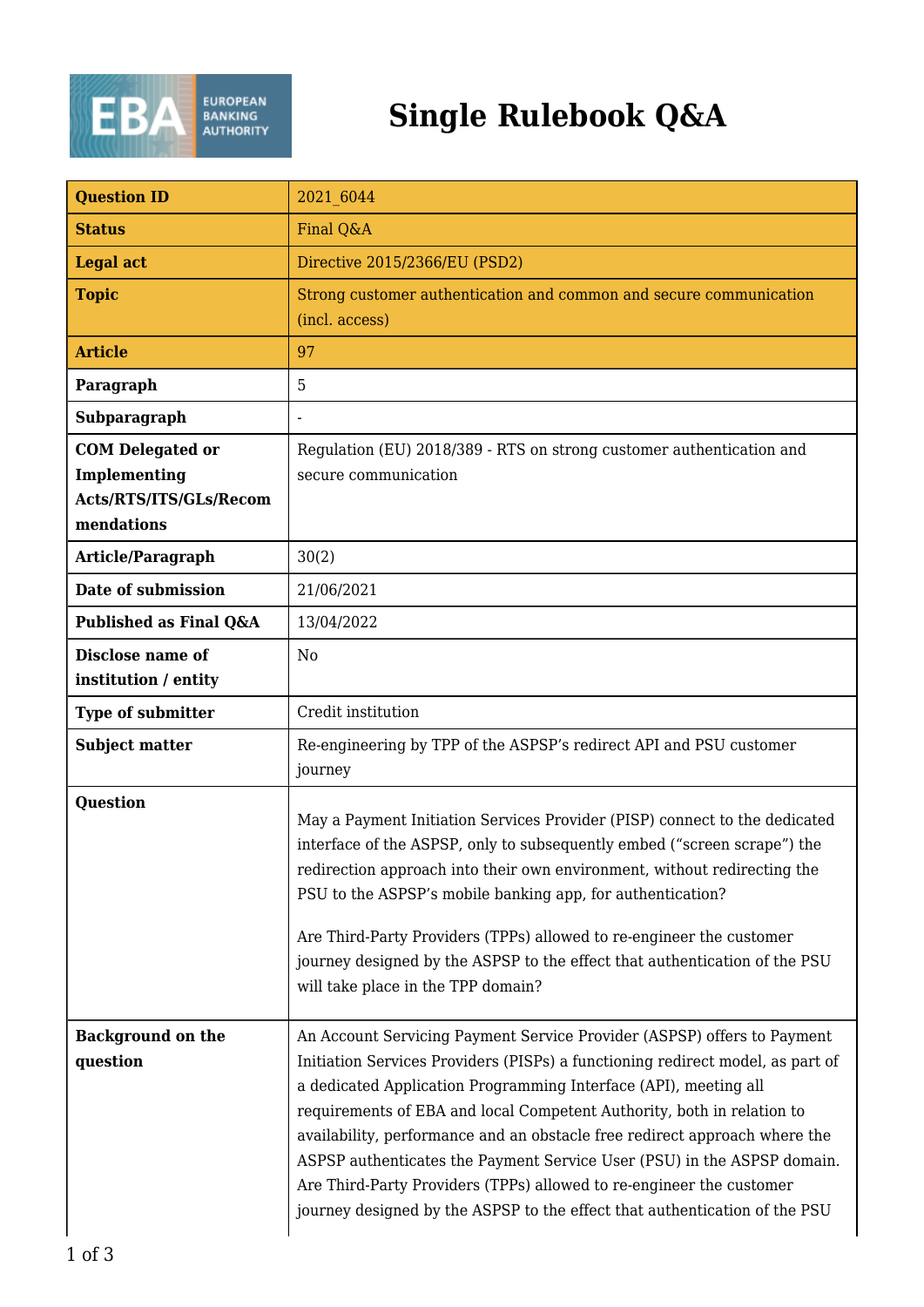will take place in the TPP domain? A practice is noticed where PISPs connect to the ASPSP's API, and subsequently re-engineer the authentication flow (redirect flow) instead of directing the PSU to the ASPSP domain for authentication. In other words, a PISP uses a hybrid construction in which it connects to the ASPSP's PSD2 API, but subsequently intercepts the PSU redirect URL (aimed to lead to the ASPSP domain) and embedding the redirection flow directly into the PISP domain to perform screen scraping. ASPSPs that have opted for a redirect API generally have implemented such redirect API for the sake of security. The PISP can rely on the ASPSP's authentication procedures by the ASPSP performing Strong Customer Authentication (SCA) in its own domain. There are concerns about this circumvention of the redirect approach by PISPs or TPPs in general. Using the ASPSP's API yet manipulating/reverse engineering the (obstacle free) customer journey specifically designed by the ASPSP for SCA, is not only non-compliant with the RTS on SCA, but also creates confusion to PSUs and increases security and fraud risks. It is perceived that in case an ASPSP offers a fully functioning PSD2 API in combination with an obstacle free redirection approach there cannot be any legitimate reason for PISPs not to use such API in accordance with the ASPSP design thereof. Clarification on this matter is requested. Specific legislative provisions that support this:

 RTS SCA Article 31 allows ASPSPs to choose to implement a 'dedicated interface' over the alternative of 'allowing the PSP to use the PSU interface' PSD2 Article 97.5 and subsequently RTS SCA Article 30.2 require ASPSPs to make available to TPPs all authentication procedures it provides to its PSUs. This implies that the authentication methods (redirection, decoupled or embedded) which the ASPSP needs to make accessible to the TPP must be equal to the actual authentication procedures the ASPSPs have available to its PSUs. This also implies the use thereof by the TPP. Paragraph 48 of the EBA Opinion on the implementation of the RTS SCA and CSC of June 2018: In the cases of redirection and decoupled approaches, PSU's authentication data are exchanged directly between PSUs and ASPSPs, as opposed to embedded approaches, in which PSU's authentication data are exchanged between TPPs and ASPSPs through the interface.

**Final answer**

Articles 66(4)(a) and 67(3)(a) of Directive 2015/2366/EU (PSD2) prescribe that the account servicing payment service providers (ASPSP) shall communicate securely with payment initiation service providers (PISPs) and account information service providers (AISPs) in accordance with point (d) of Article 98(1) of PSD2.

Article 30(3) of the [Commission Delegated Regulation \(EU\) 2018/389](https://eba.europa.eu/regulation-and-policy/payment-services-and-electronic-money/regulatory-technical-standards-on-strong-customer-authentication-and-secure-communication-under-psd2) requires ASPSPs to ensure that 'the technical specification of any of the interfaces is documented specifying a set of routines, protocols, and tools needed by payment initiation service providers, account information service providers and payment service providers issuing card-based payment instruments for allowing their software and applications to interoperate with